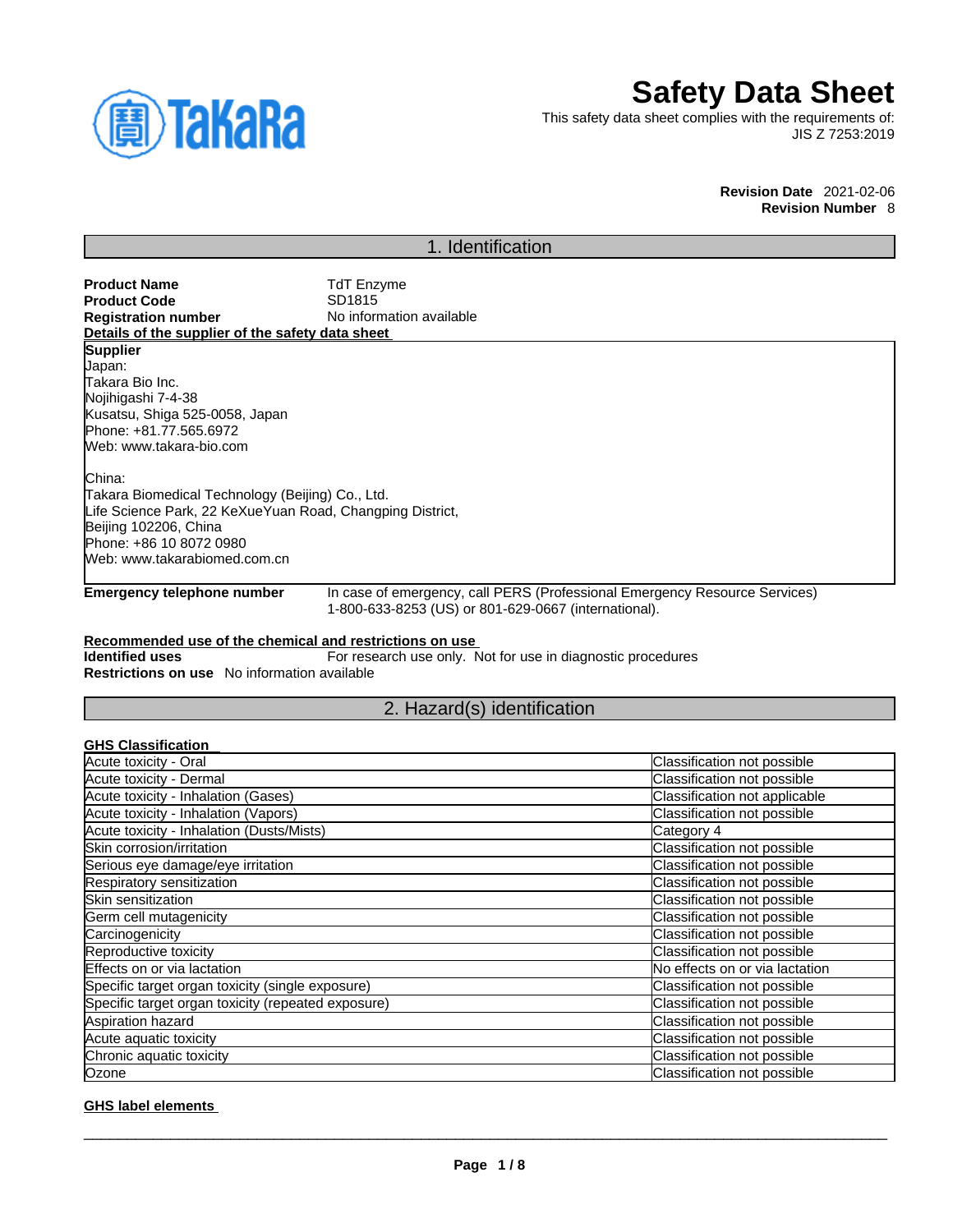

#### **Signal word Warning**

## **Hazard Statements**

Harmful if inhaled

### **Prevention**

- Avoid breathing dust/fume/gas/mist/vapors/spray
- Use only outdoors or in a well-ventilated area

#### **Response**

- Not applicable
- IF INHALED: Remove person to fresh air and keep comfortable for breathing
- Call a POISON CENTER or doctor if you feel unwell

## **Storage**

## • Not applicable

## **Disposal**

• Not applicable

#### **Other hazards**

No information available.

## 3. Composition/information on ingredients

| <b>Pure substance/mixture</b> |           | Mixture  |                       |                    |                       |                |
|-------------------------------|-----------|----------|-----------------------|--------------------|-----------------------|----------------|
| Chemical name                 | CAS No    | Weight-% | <b>ENCS Inventory</b> | <b>ENCS Number</b> | <b>ISHL Inventory</b> | <b>ISHL No</b> |
| Potassium chloride            | 7447-40-7 |          | Existina              | (1)-228            | Existina              | $-228$<br>(A)  |

## **Pollutant Release and Transfer Registry (PRTR)**

Not applicable

#### **Industrial Safety and Health Law**

ISHL Notifiable Substances

Not applicable

Harmful Substances Whose Names Are to be Indicated on the Label Not applicable

### **Poisonous and Deleterious Substances Control Law**

Not applicable

## 4. First-aid measures

| In case of inhalation | Remove to fresh air. |
|-----------------------|----------------------|
|                       |                      |

- **In case of skin contact** Wash skin with soap and water.
- **In case of eye contact** Rinse thoroughly with plenty of water for at least 15 minutes, lifting lower and upper eyelids. Consult a physician.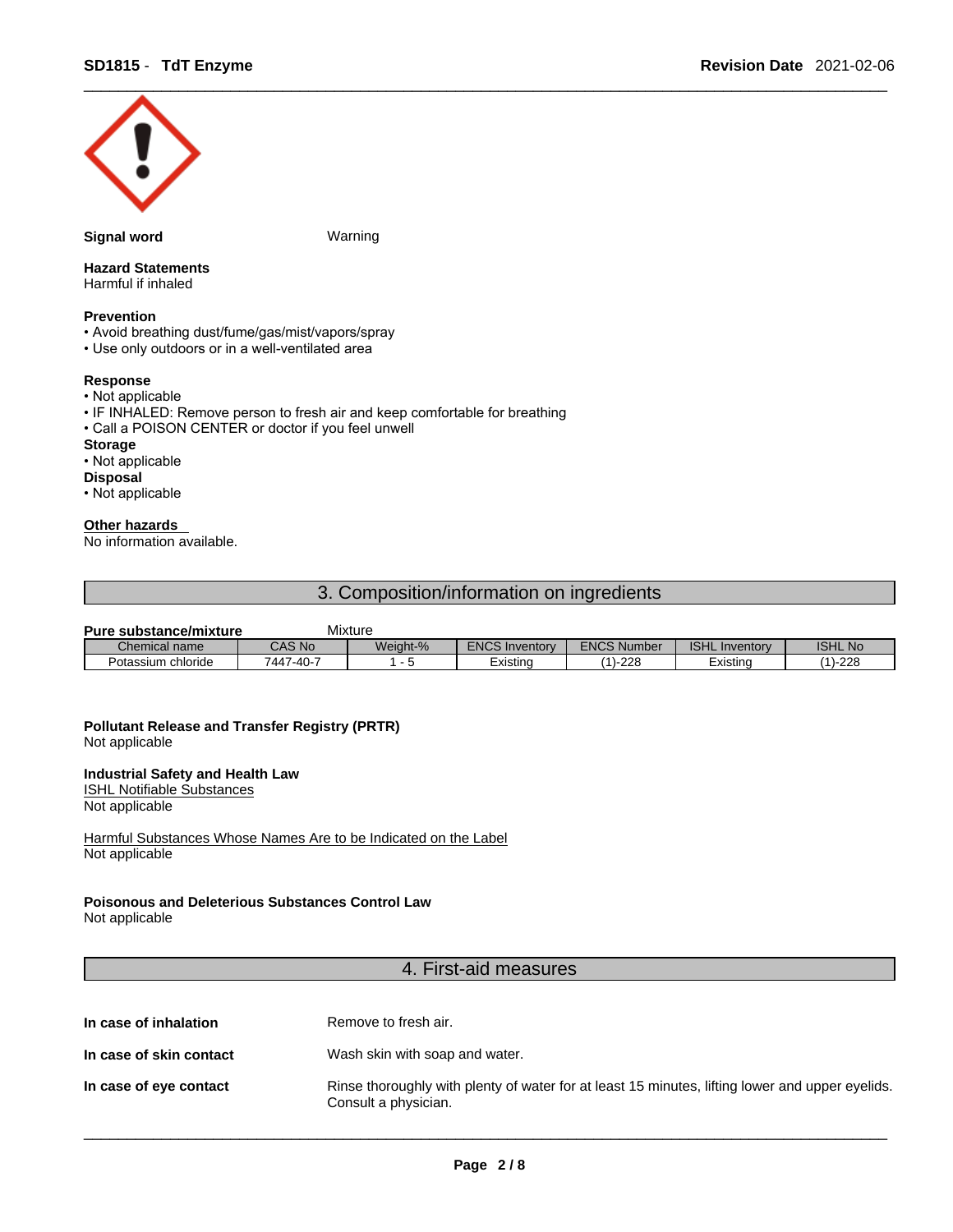| In case of ingestion                                                      | Clean mouth with water and drink afterwards plenty of water.                                                                          |
|---------------------------------------------------------------------------|---------------------------------------------------------------------------------------------------------------------------------------|
| Most important symptoms/effects,<br>acute and delayed                     | No information available.                                                                                                             |
| Note to physicians                                                        | Treat symptomatically.                                                                                                                |
|                                                                           | 5. Fire-fighting measures                                                                                                             |
| <b>Suitable Extinguishing Media</b>                                       | Use extinguishing measures that are appropriate to local circumstances and the<br>surrounding environment.                            |
| Unsuitable extinguishing media                                            | Do not scatter spilled material with high pressure water streams.                                                                     |
| Specific hazards arising from the<br>chemical                             | No information available.                                                                                                             |
| <b>Special Extinguishing Media</b><br><b>Large Fire</b>                   | Cool drums with water spray.<br>CAUTION: Use of water spray when fighting fire may be inefficient.                                    |
| Special protective equipment and<br>precautions for fire-fighters         | Firefighters should wear self-contained breathing apparatus and full firefighting turnout<br>gear. Use personal protection equipment. |
|                                                                           | 6. Accidental release measures                                                                                                        |
| Personal precautions, protective<br>equipment and emergency<br>procedures | Ensure adequate ventilation.                                                                                                          |
| For emergency responders                                                  | Use personal protection recommended in Section 8.                                                                                     |
| <b>Environmental precautions</b>                                          | See Section 12 for additional Ecological Information.                                                                                 |
| <b>Methods for containment</b>                                            | Prevent further leakage or spillage if safe to do so.                                                                                 |
| Methods for cleaning up                                                   | Pick up and transfer to properly labeled containers.                                                                                  |

**Prevention of secondary hazards** Clean contaminated objects and areas thoroughly observing environmental regulations.

## **7. Handling and storage and storage and storage and storage and storage and storage and storage and storage and storage and storage and storage and storage and storage and storage and storage and storage and storage and s**

| <b>Handling</b>           |                                                                          |
|---------------------------|--------------------------------------------------------------------------|
| Advice on safe handling   | Handle in accordance with good industrial hygiene and safety practice.   |
| <b>Storage</b>            |                                                                          |
| <b>Storage Conditions</b> | Keep containers tightly closed in a dry, cool and well-ventilated place. |

## 8. Exposure controls/personal protection

| <b>Engineering controls</b> | Showers<br>Eyewash stations                                                                                                                                                            |
|-----------------------------|----------------------------------------------------------------------------------------------------------------------------------------------------------------------------------------|
| <b>Exposure quidelines</b>  | Ventilation systems.<br>This product, as supplied, does not contain any hazardous materials with occupational<br>exposure limits established by the region specific regulatory bodies. |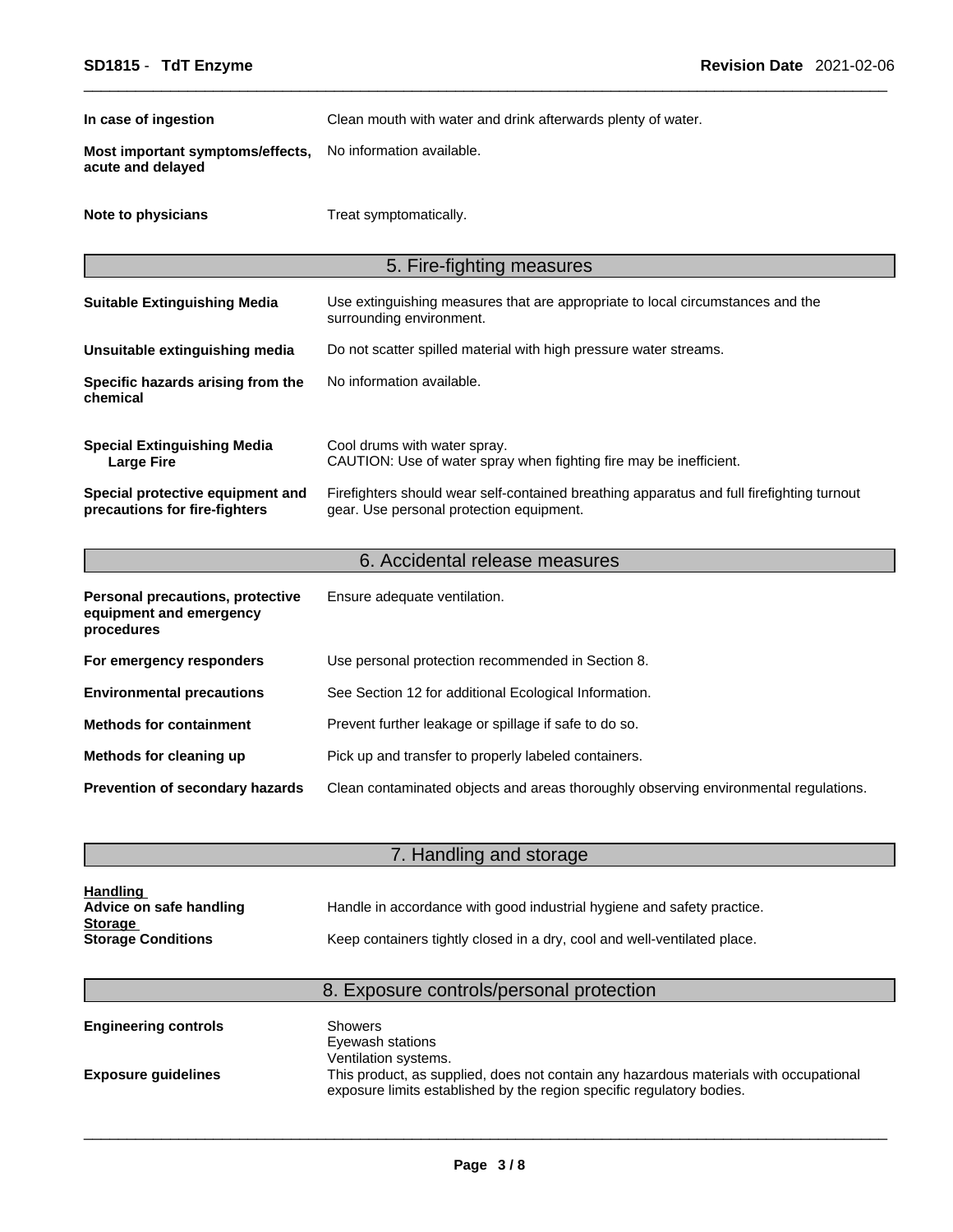| <b>Biological occupational exposure</b><br>limits                              | This product, as supplied, does not contain any hazardous materials with biological limits<br>established by the region specific regulatory bodies                          |
|--------------------------------------------------------------------------------|-----------------------------------------------------------------------------------------------------------------------------------------------------------------------------|
| <b>Environmental exposure controls</b><br><b>Personal Protective Equipment</b> | No information available.                                                                                                                                                   |
| <b>Respiratory protection</b>                                                  | No protective equipment is needed under normal use conditions. If exposure limits are<br>exceeded or irritation is experienced, ventilation and evacuation may be required. |
| Eye/face protection                                                            | No special protective equipment required.                                                                                                                                   |
| Skin and body protection                                                       | No special protective equipment required.                                                                                                                                   |

## 9. Physical and chemical properties

## **Information on basic physical and chemical properties**

| <b>Appearance</b><br><b>Physical state</b>   | Clear, colorless<br>Liquid |                          |
|----------------------------------------------|----------------------------|--------------------------|
| Color                                        | Clear                      |                          |
| Odor                                         | Unpleasant                 |                          |
| <b>Odor Threshold</b>                        | No information available   |                          |
| <b>Property</b>                              | <b>Values</b>              | Remarks • Method         |
| Melting point / freezing point               |                            | No information available |
| Boiling point/boiling range (°C)             |                            | No information available |
| Flammability (solid, gas)                    |                            | No information available |
| Upper/lower flammability or explosive limits |                            |                          |
| <b>Upper flammability limit:</b>             |                            |                          |
| Lower flammability limit:                    |                            |                          |
| <b>Flash point</b>                           |                            | ASTM D 56                |
| <b>Evaporation Rate</b>                      |                            | No information available |
| <b>Autoignition temperature</b>              | 392.8 °C / 739 °F          | No information available |
| <b>Decomposition temperature</b>             |                            | No information available |
| рH                                           |                            | No information available |
| <b>Viscosity</b>                             |                            |                          |
| <b>Kinematic viscosity</b>                   |                            | No information available |
| <b>Dynamic Viscosity</b>                     |                            | No information available |
| <b>Water solubility</b>                      |                            | No information available |
| Solubility in other solvents                 |                            | No information available |
| <b>Partition Coefficient</b>                 |                            | No information available |
| (n-octanol/water)                            |                            |                          |
| Vapor pressure                               |                            | No information available |
| <b>Vapor density</b>                         |                            | No information available |
| <b>Relative density</b>                      |                            | No information available |
| <b>Particle characteristics</b>              |                            |                          |
| <b>Particle Size</b>                         |                            | Not applicable           |
| <b>Particle Size Distribution</b>            |                            | Not applicable           |
| <b>Other information</b>                     |                            |                          |
|                                              |                            |                          |

**Explosive properties**<br> **Oxidizing properties**<br>
No information available<br>
No information available **No information available** 

## 10. Stability and reactivity

| <b>Reactivity</b>                                                       | No information available.                                                  |
|-------------------------------------------------------------------------|----------------------------------------------------------------------------|
| <b>Chemical stability</b>                                               | Stable under normal conditions.                                            |
| <b>Possibility of hazardous reactions</b> None under normal processing. |                                                                            |
| Incompatible materials                                                  | None known based on information supplied.                                  |
|                                                                         | Hazardous Decomposition Products None known based on information supplied. |
| <b>Explosion Data</b>                                                   |                                                                            |
| Sensitivity to static discharge                                         | None.                                                                      |
| Sensitivity to mechanical impact None.                                  |                                                                            |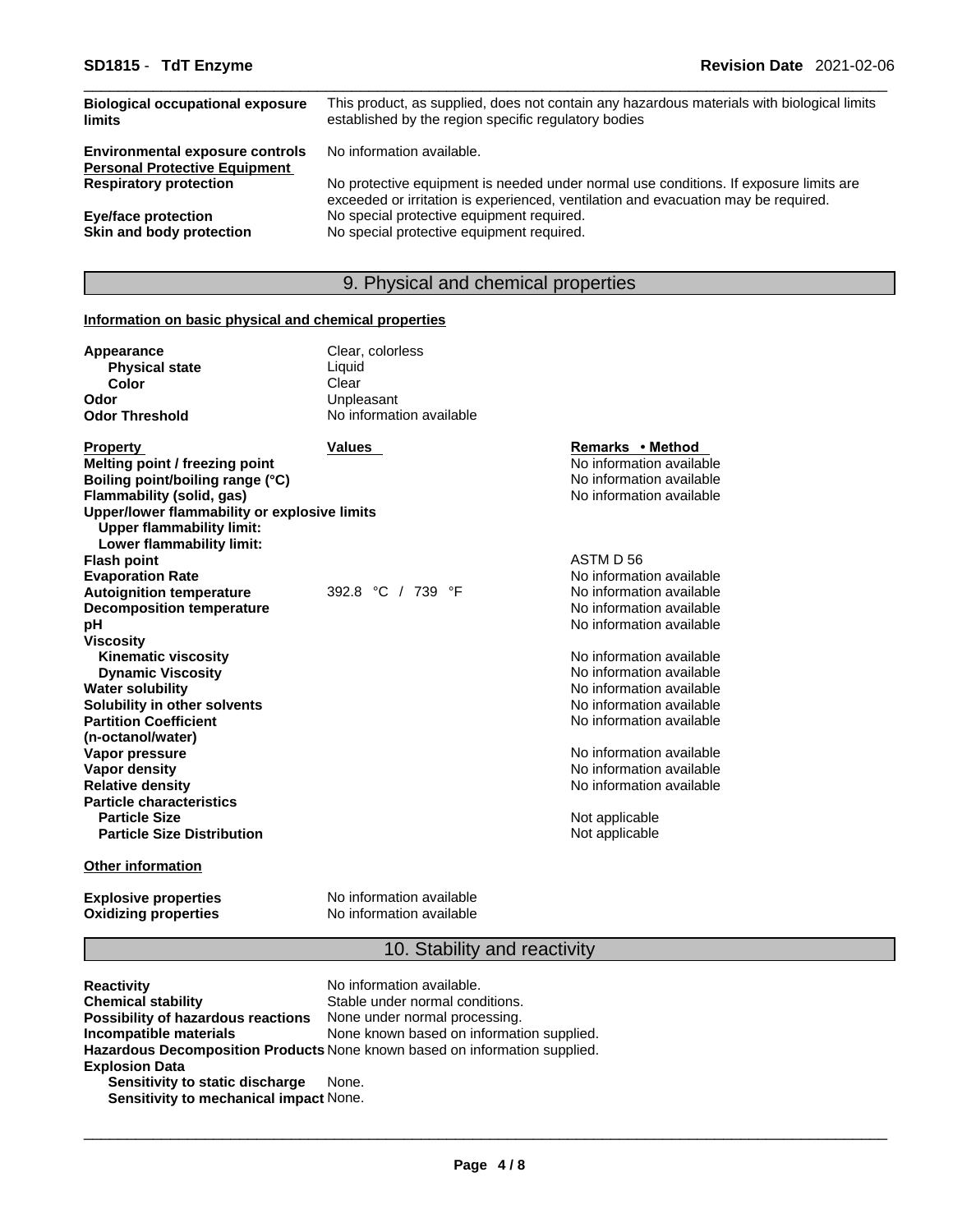## 11. Toxicological information

#### **Acute toxicity**

**Numerical measures of toxicity - Product Information**

#### **The following values are calculated based on chapter 3.1 of the GHS document**

| ATEmix (oral)                        | 18,386.70 mg/kg |
|--------------------------------------|-----------------|
| ATEmix (dermal)                      | 15,863.70 mg/kg |
| <b>ATEmix (inhalation-dust/mist)</b> | 4.3624 ma/l     |

1.785 % of the mixture consists of ingredient(s) of unknown acute oral toxicity 2.905 % of the mixture consists of ingredient(s) of unknown acute dermal toxicity 66.005 % of the mixture consists of ingredient(s) of unknown acute inhalation toxicity (gas) 66.005 % of the mixture consists of ingredient(s) of unknown acute inhalation toxicity (vapor) 2.905 % of the mixture consists of ingredient(s) of unknown acute inhalation toxicity (dust/mist)

| Oral LD50                                                         | Dermal LD50 | Inhalation LC50                                                                                                                                                                                                                                                                                                                                                                                                                                                                                                                                                                                                                                                                                                                                                                                                                                                                                    |
|-------------------------------------------------------------------|-------------|----------------------------------------------------------------------------------------------------------------------------------------------------------------------------------------------------------------------------------------------------------------------------------------------------------------------------------------------------------------------------------------------------------------------------------------------------------------------------------------------------------------------------------------------------------------------------------------------------------------------------------------------------------------------------------------------------------------------------------------------------------------------------------------------------------------------------------------------------------------------------------------------------|
| $= 2600$ mg/kg (Rat)                                              |             |                                                                                                                                                                                                                                                                                                                                                                                                                                                                                                                                                                                                                                                                                                                                                                                                                                                                                                    |
|                                                                   |             |                                                                                                                                                                                                                                                                                                                                                                                                                                                                                                                                                                                                                                                                                                                                                                                                                                                                                                    |
| No information available.                                         |             |                                                                                                                                                                                                                                                                                                                                                                                                                                                                                                                                                                                                                                                                                                                                                                                                                                                                                                    |
|                                                                   |             |                                                                                                                                                                                                                                                                                                                                                                                                                                                                                                                                                                                                                                                                                                                                                                                                                                                                                                    |
|                                                                   |             |                                                                                                                                                                                                                                                                                                                                                                                                                                                                                                                                                                                                                                                                                                                                                                                                                                                                                                    |
|                                                                   |             |                                                                                                                                                                                                                                                                                                                                                                                                                                                                                                                                                                                                                                                                                                                                                                                                                                                                                                    |
|                                                                   |             |                                                                                                                                                                                                                                                                                                                                                                                                                                                                                                                                                                                                                                                                                                                                                                                                                                                                                                    |
| Specific test data for the substance or mixture is not available. |             |                                                                                                                                                                                                                                                                                                                                                                                                                                                                                                                                                                                                                                                                                                                                                                                                                                                                                                    |
|                                                                   |             |                                                                                                                                                                                                                                                                                                                                                                                                                                                                                                                                                                                                                                                                                                                                                                                                                                                                                                    |
|                                                                   |             |                                                                                                                                                                                                                                                                                                                                                                                                                                                                                                                                                                                                                                                                                                                                                                                                                                                                                                    |
|                                                                   |             |                                                                                                                                                                                                                                                                                                                                                                                                                                                                                                                                                                                                                                                                                                                                                                                                                                                                                                    |
|                                                                   |             |                                                                                                                                                                                                                                                                                                                                                                                                                                                                                                                                                                                                                                                                                                                                                                                                                                                                                                    |
|                                                                   |             |                                                                                                                                                                                                                                                                                                                                                                                                                                                                                                                                                                                                                                                                                                                                                                                                                                                                                                    |
|                                                                   |             |                                                                                                                                                                                                                                                                                                                                                                                                                                                                                                                                                                                                                                                                                                                                                                                                                                                                                                    |
|                                                                   |             |                                                                                                                                                                                                                                                                                                                                                                                                                                                                                                                                                                                                                                                                                                                                                                                                                                                                                                    |
|                                                                   |             |                                                                                                                                                                                                                                                                                                                                                                                                                                                                                                                                                                                                                                                                                                                                                                                                                                                                                                    |
|                                                                   |             | Specific test data for the substance or mixture is not available.<br>Specific test data for the substance or mixture is not available.<br>Specific test data for the substance or mixture is not available.<br>Based on available data, the classification criteria are not met. Classification not possible.<br>Based on available data, the classification criteria are not met. Classification not possible.<br>Classification not possible.<br>Based on available data, the classification criteria are not met. Classification not possible.<br>Based on available data, the classification criteria are not met. Classification not possible.<br>Based on available data, the classification criteria are not met. Classification not possible.<br>Kidney. Respiratory system. Eyes. Skin.<br>Based on available data, the classification criteria are not met. Classification not possible. |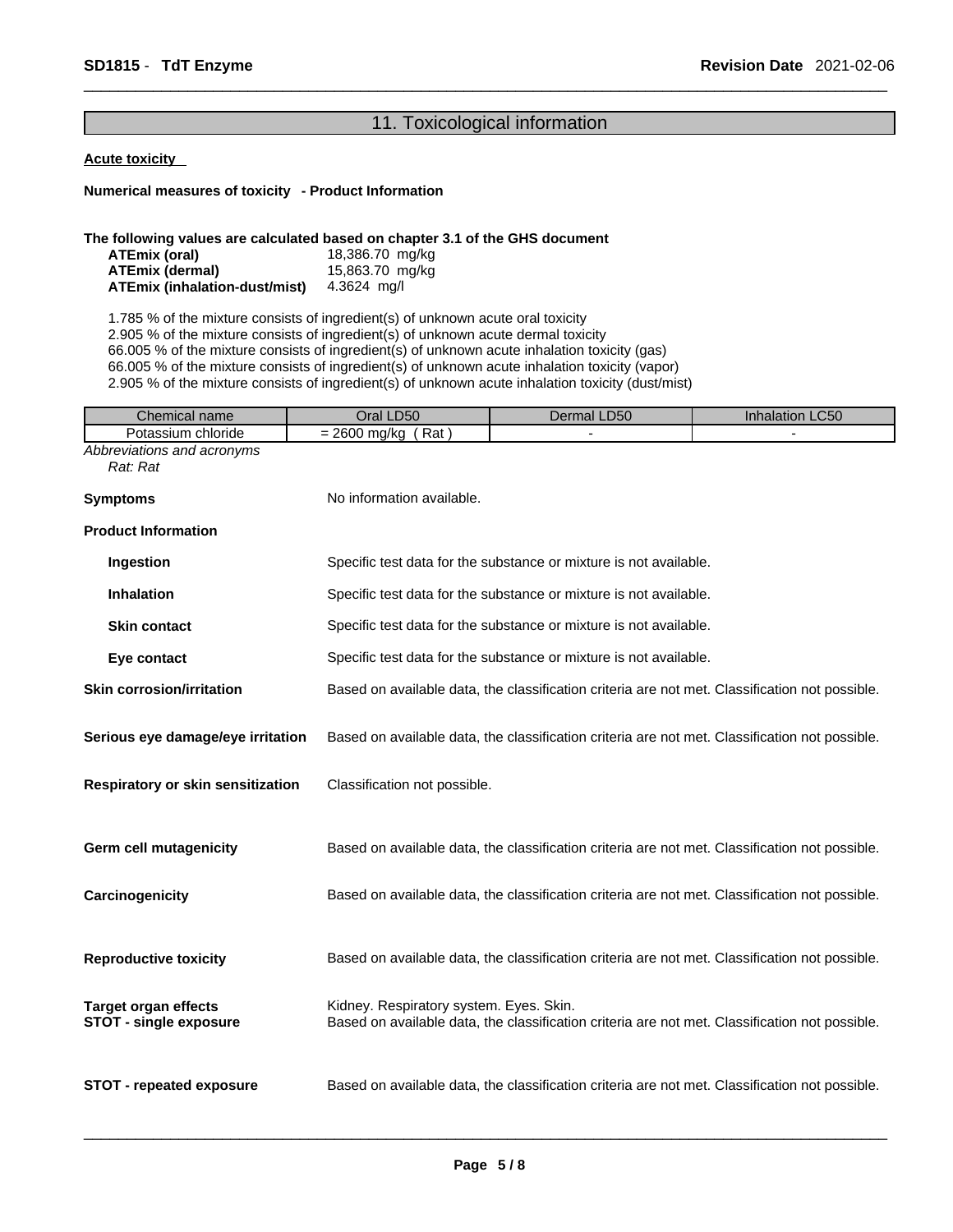**Aspiration hazard** Based on available data, the classification criteria are not met. Classification not possible.

## 12. Ecological information

**Ecotoxicity Classification not possible.** 

| Percentage for unknown<br>hazards | 0.785 % of the mixture consists of component(s) of unknown hazards to the aquatic<br>environment. |                                                                                                                |                                                                                   |  |  |  |
|-----------------------------------|---------------------------------------------------------------------------------------------------|----------------------------------------------------------------------------------------------------------------|-----------------------------------------------------------------------------------|--|--|--|
| Chemical name                     | Algae/aguatic plants                                                                              | Fish                                                                                                           | Crustacea                                                                         |  |  |  |
| Potassium chloride                | 2500: 72 h Desmodesmus<br>subspicatus mg/L EC50                                                   | 750 - 1020: 96 h Pimephales<br>promelas mg/L LC50 static<br>1060: 96 h Lepomis<br>macrochirus mg/L LC50 static | 825: 48 h Daphnia magna mg/L<br>EC50 83: 48 h Daphnia magna  <br>mg/L EC50 Static |  |  |  |

| No information available.<br>Persistence and degradability   |                                                                                                                             |  |  |
|--------------------------------------------------------------|-----------------------------------------------------------------------------------------------------------------------------|--|--|
| <b>Bioaccumulation</b><br>There is no data for this product. |                                                                                                                             |  |  |
| Hazardous to the ozone layer<br>Other adverse effects        | Classification not possible. Based on available data, the classification criteria are not met.<br>No information available. |  |  |
|                                                              | 13. Disposal considerations                                                                                                 |  |  |
| Waste from residues/unused<br>products                       | Dispose of in accordance with local regulations. Dispose of waste in accordance with<br>environmental legislation.          |  |  |
| Contaminated packaging                                       | Do not reuse empty containers.                                                                                              |  |  |
|                                                              |                                                                                                                             |  |  |

## 14. Transport information

| <b>IMDG</b> | Not regulated |
|-------------|---------------|
| <b>ADR</b>  | Not regulated |
| <b>IATA</b> | Not regulated |
| Japan       | Not regulated |

## 15. Regulatory information

### **National regulations**

**Pollutant Release and Transfer Registry (PRTR)** Not applicable

**Industrial Safety and Health Law** Not applicable **ISHL Notifiable Substances** Not applicable

**Poisonous and Deleterious Substances Control Law** Not applicable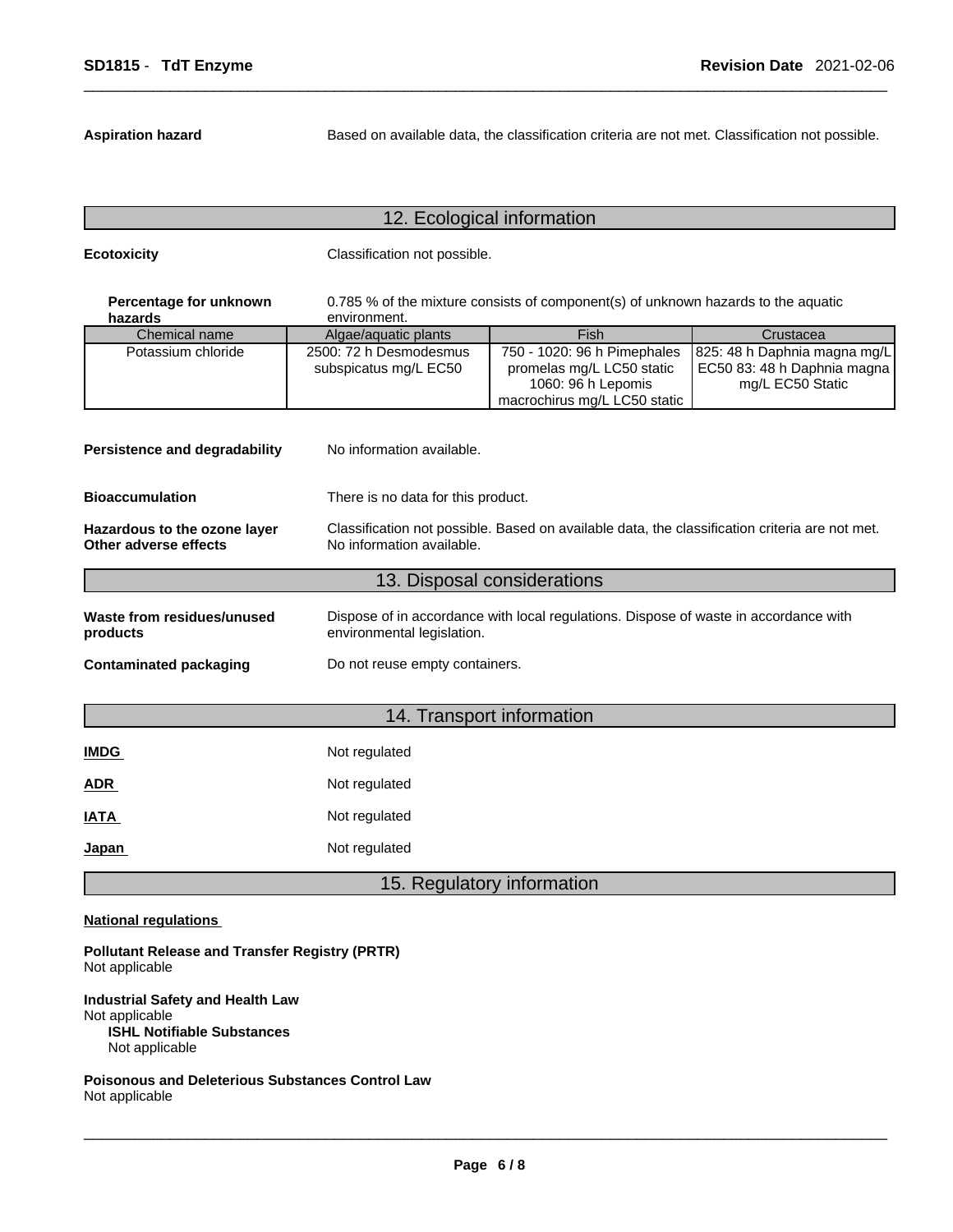**Fire Service Law:** Not applicable

**Act on the Evaluation of Chemical Substances and Regulation of Their Manufacture, etc. (CSCL)** Not applicable

**Act on Prevention of Marine Pollution and Maritime Disaster** Not applicable **Air Pollution Control Law** Volatile organic compound per Air Pollution Control Law article 2, paragraph 4

#### **International Regulations**

**The Stockholm Convention on Persistent Organic Pollutants** Not applicable

**The Rotterdam Convention** Not applicable

**International Inventories IECSC** .

 **Legend:** 

**TSCA** - United States Toxic Substances Control Act Section 8(b) Inventory **DSL/NDSL** - Canadian Domestic Substances List/Non-Domestic Substances List  **EINECS/ELINCS** - European Inventory of Existing Chemical Substances/European List of Notified Chemical Substances **ENCS** - Japan Existing and New Chemical Substances **IECSC** - China Inventory of Existing Chemical Substances **KECL** - Korean Existing and Evaluated Chemical Substances **PICCS** - Philippines Inventory of Chemicals and Chemical Substances

**AICS** - Australian Inventory of Chemical Substances

## 16. Other information

| <b>Revision Date</b><br><b>Revision Note</b>                                                                                                                                                           | 2021-02-06<br>No information available.                                                                                              |         |                     |  |  |  |  |  |  |
|--------------------------------------------------------------------------------------------------------------------------------------------------------------------------------------------------------|--------------------------------------------------------------------------------------------------------------------------------------|---------|---------------------|--|--|--|--|--|--|
|                                                                                                                                                                                                        | Key or legend to abbreviations and acronyms used in the safety data sheet<br>Legend Section 8: EXPOSURE CONTROLS/PERSONAL PROTECTION |         |                     |  |  |  |  |  |  |
| <b>TWA</b>                                                                                                                                                                                             | Time weighted average                                                                                                                | Ceiling | Maximum limit value |  |  |  |  |  |  |
|                                                                                                                                                                                                        | Skin designation                                                                                                                     | +       | Sensitizers         |  |  |  |  |  |  |
| **                                                                                                                                                                                                     | <b>Hazard Designation</b>                                                                                                            |         |                     |  |  |  |  |  |  |
|                                                                                                                                                                                                        | Key literature references and sources for data used to compile the SDS                                                               |         |                     |  |  |  |  |  |  |
| Agency for Toxic Substances and Disease Registry (ATSDR)                                                                                                                                               |                                                                                                                                      |         |                     |  |  |  |  |  |  |
| U.S. Environmental Protection Agency ChemView Database                                                                                                                                                 |                                                                                                                                      |         |                     |  |  |  |  |  |  |
| <b>European Chemicals Agency</b>                                                                                                                                                                       |                                                                                                                                      |         |                     |  |  |  |  |  |  |
|                                                                                                                                                                                                        | European Food Safety Authority (EFSA)                                                                                                |         |                     |  |  |  |  |  |  |
|                                                                                                                                                                                                        | EPA (Environmental Protection Agency)                                                                                                |         |                     |  |  |  |  |  |  |
|                                                                                                                                                                                                        | Acute Exposure Guideline Level(s) (AEGL(s))                                                                                          |         |                     |  |  |  |  |  |  |
| U.S. Environmental Protection Agency Federal Insecticide, Fungicide, and Rodenticide Act                                                                                                               |                                                                                                                                      |         |                     |  |  |  |  |  |  |
| U.S. Environmental Protection Agency High Production Volume Chemicals                                                                                                                                  |                                                                                                                                      |         |                     |  |  |  |  |  |  |
| Food Research Journal                                                                                                                                                                                  |                                                                                                                                      |         |                     |  |  |  |  |  |  |
| Hazardous Substance Database                                                                                                                                                                           |                                                                                                                                      |         |                     |  |  |  |  |  |  |
| International Uniform Chemical Information Database (IUCLID)                                                                                                                                           |                                                                                                                                      |         |                     |  |  |  |  |  |  |
| Japan GHS Classification                                                                                                                                                                               |                                                                                                                                      |         |                     |  |  |  |  |  |  |
| Australia National Industrial Chemicals Notification and Assessment Scheme (NICNAS)                                                                                                                    |                                                                                                                                      |         |                     |  |  |  |  |  |  |
| NIOSH (National Institute for Occupational Safety and Health)                                                                                                                                          |                                                                                                                                      |         |                     |  |  |  |  |  |  |
| National Library of Medicine's ChemID Plus (NLM CIP)                                                                                                                                                   |                                                                                                                                      |         |                     |  |  |  |  |  |  |
|                                                                                                                                                                                                        | National Library of Medicine's PubMed database (NLM PUBMED)                                                                          |         |                     |  |  |  |  |  |  |
|                                                                                                                                                                                                        | National Toxicology Program (NTP)                                                                                                    |         |                     |  |  |  |  |  |  |
|                                                                                                                                                                                                        | New Zealand's Chemical Classification and Information Database (CCID)                                                                |         |                     |  |  |  |  |  |  |
|                                                                                                                                                                                                        |                                                                                                                                      |         |                     |  |  |  |  |  |  |
| Organization for Economic Co-operation and Development Environment, Health, and Safety Publications<br>Organization for Economic Co-operation and Development High Production Volume Chemicals Program |                                                                                                                                      |         |                     |  |  |  |  |  |  |
|                                                                                                                                                                                                        |                                                                                                                                      |         |                     |  |  |  |  |  |  |